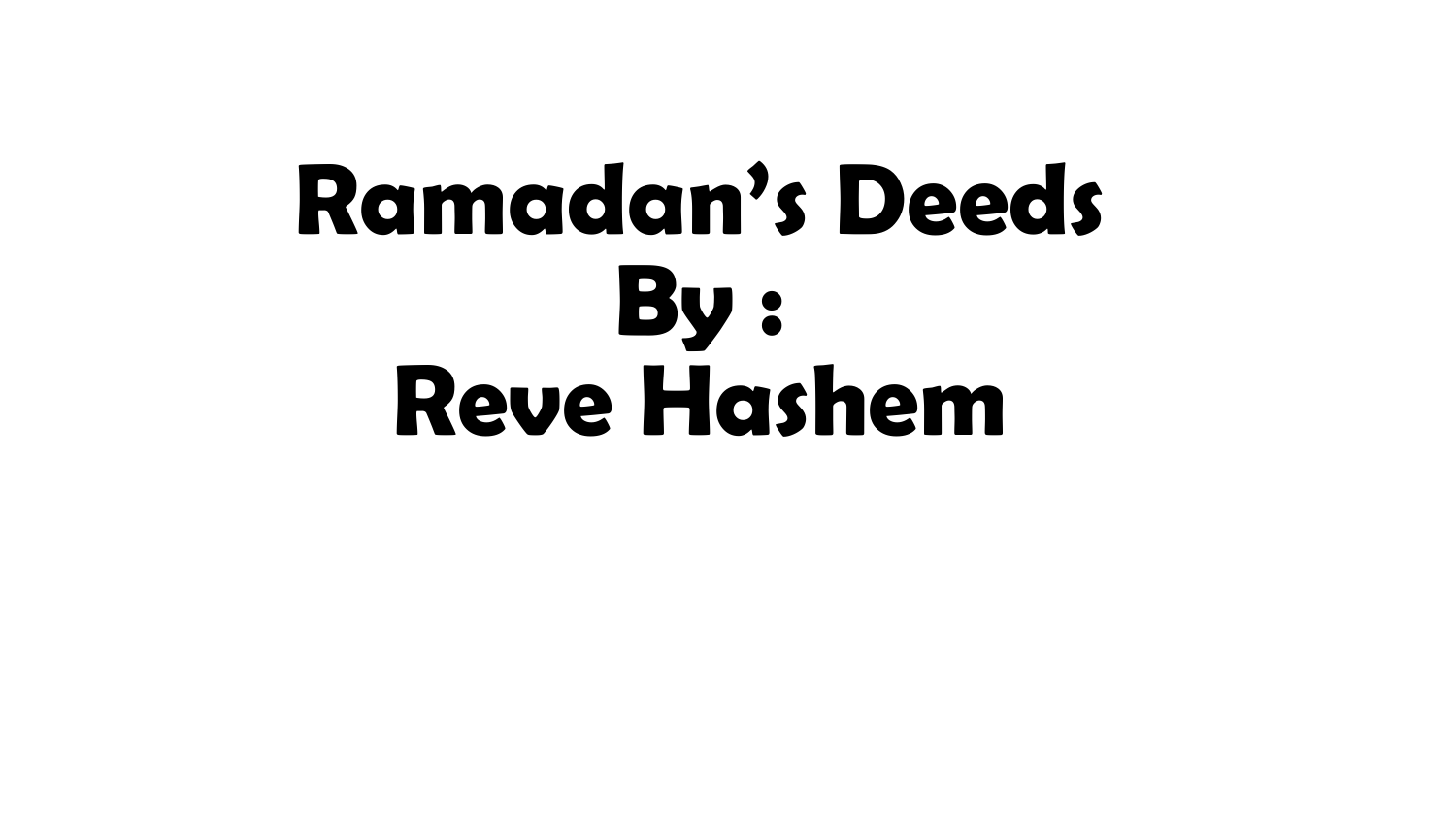**Once upon a time, there was a girl named Aisha. Aisha was in grade three. She was a very kind girl because she was willing to help others. She was always caring to her friends. Also, she was a polite and lovely girl. All her friends love her and like to play with her. Although, Aisha used to love all her friends but her favorite one was Khadijah.**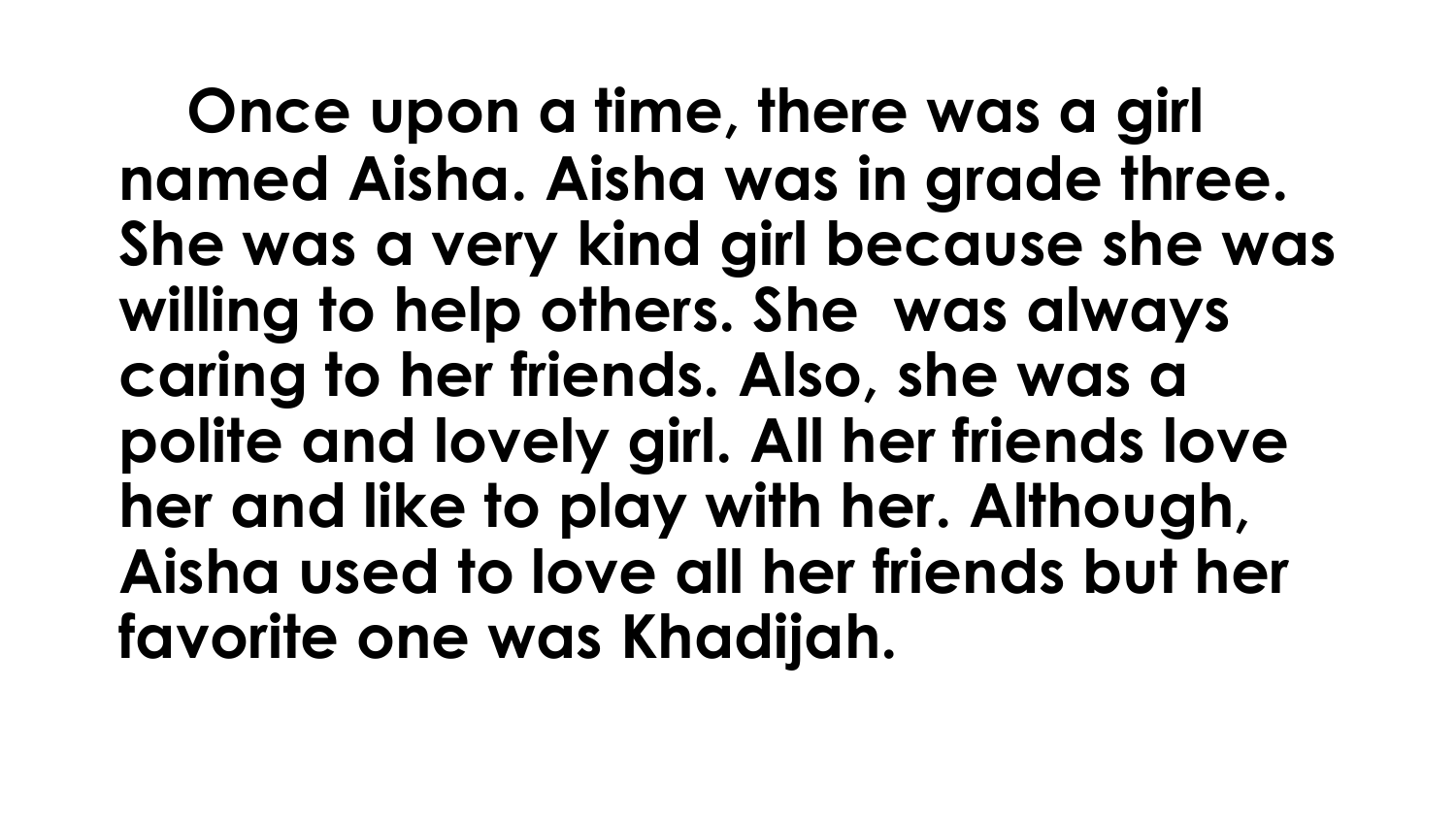

Meet Aisha : Aisha is a kind girl. She is in grade three and she is a respectful girl. She has a friend named Khadijah, and Khadijah was in grade three too.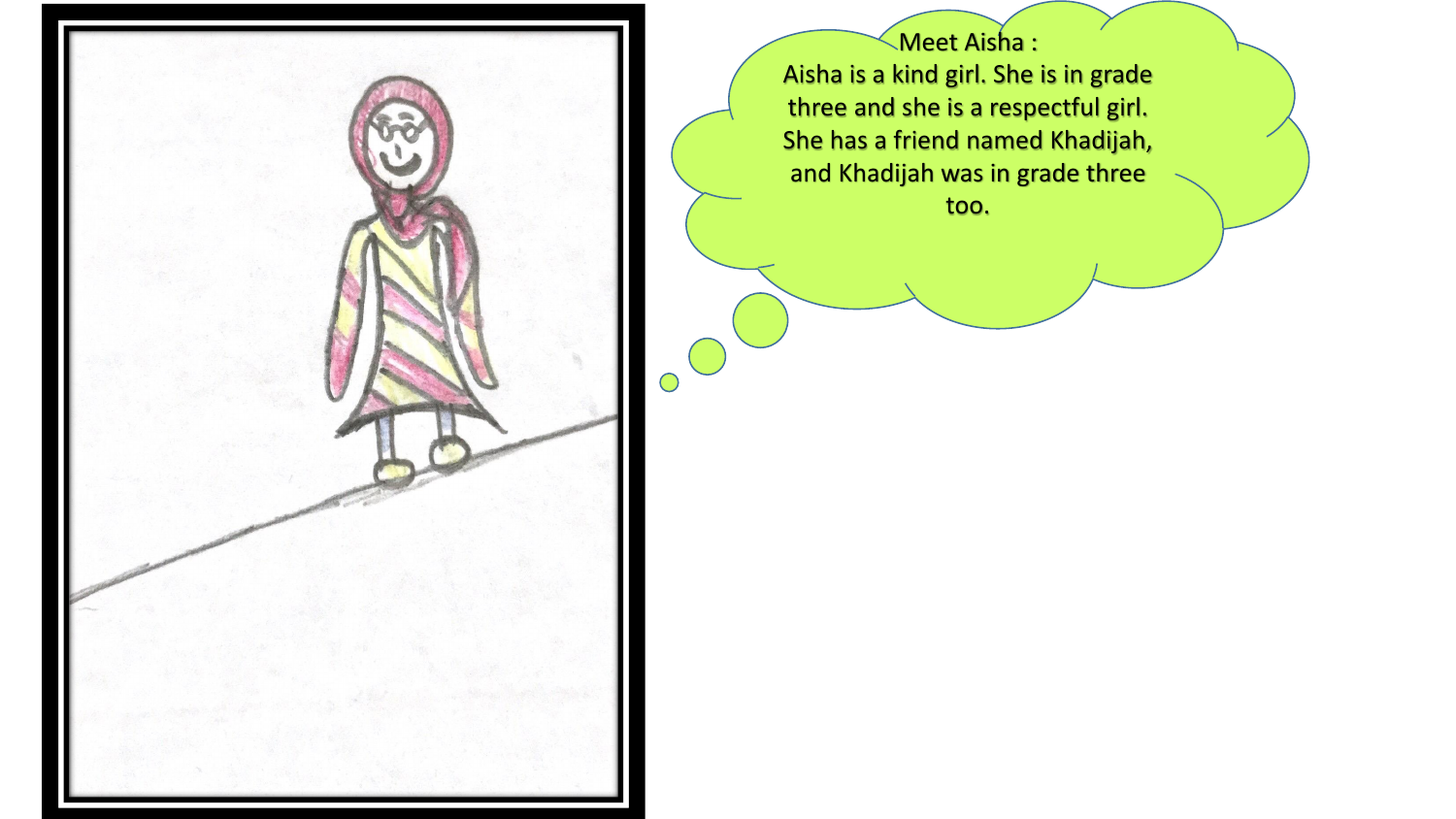**Every year Aisha and Khadijah wait for Ramadan excitedly. This year Khadijah did not go to school on the first days of Ramadan. Aisha was worried about her friend Khadijah because she was calling her but she was not answering. After few days, Khadijah came to school, but she didn't tell Aisha anything in order not to make her sad. During the recess, Aisha was searching for her friend Khadijah. While going to the class to check for her, Aisha heard Khadijah telling the teacher about her dad. Her dad needed an urgent surgery, but they didn't have enough money.**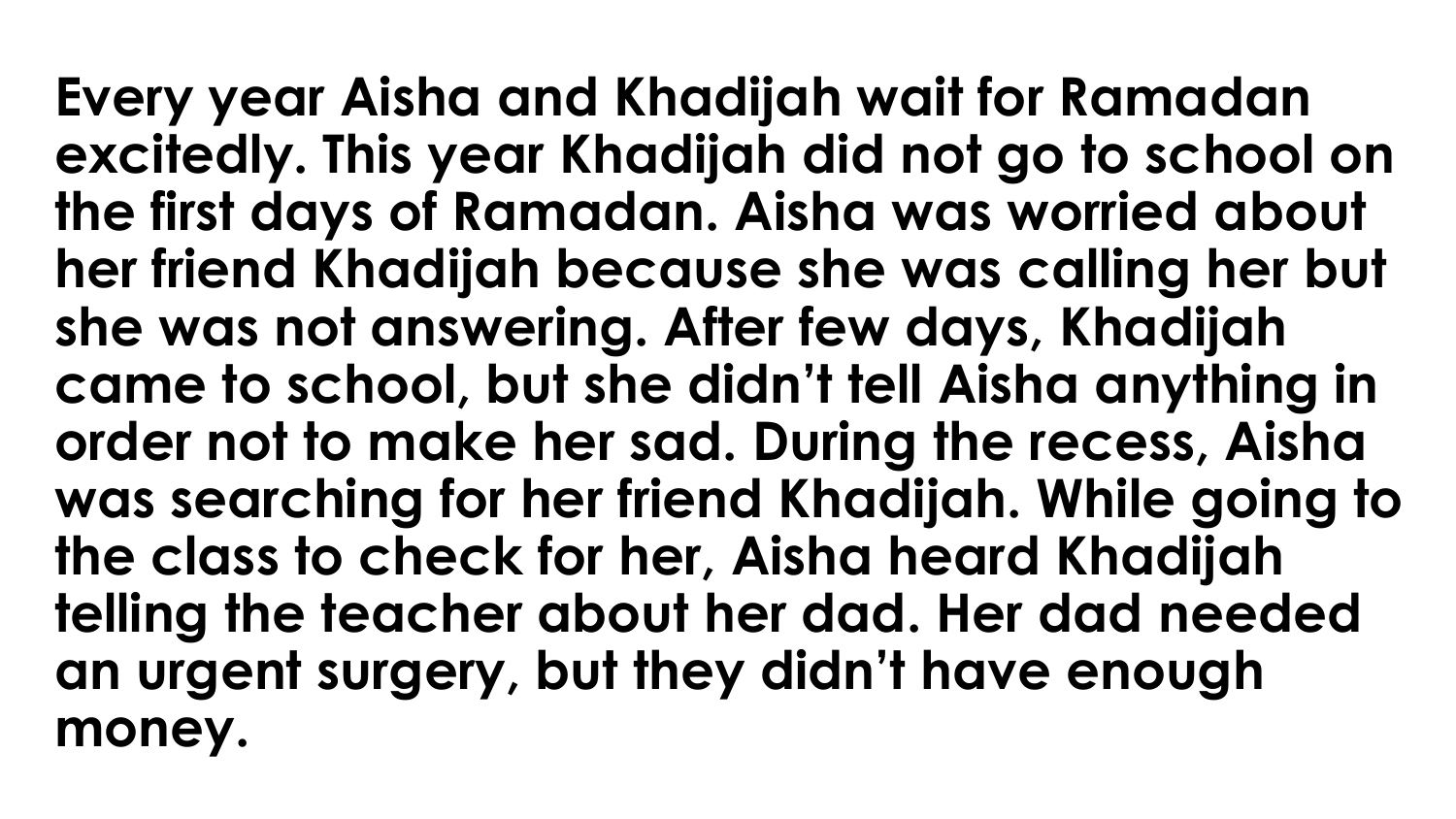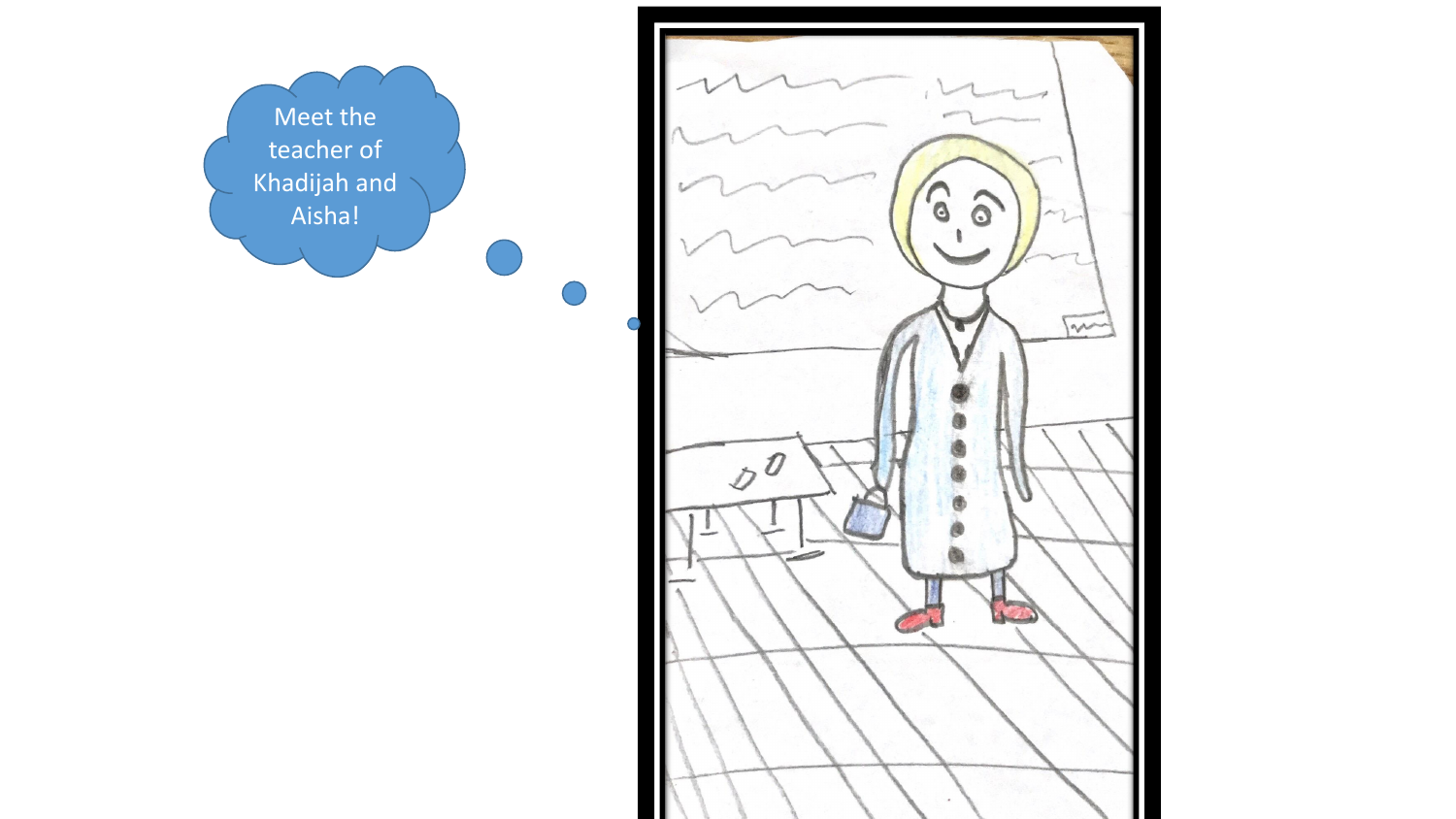**Khadijah was crying a lot, so Aisha felt to sad for her. After that, Aisha talked to her teacher about helping Khadija and her dad. The teacher and Aisha decided to inform all the learners and ask them if they can help Khadijah in these blessed days. They started thinking about a solution for the problem of Khadija, but no one told her. Khadijah was coming to school so sad and staying alone all the time in her class. She spent all the nights of Ramadan asking God to help her and save her dad. During few weeks the parents of the learners gave their ZAKAH to the school to help the father of Khadijah.**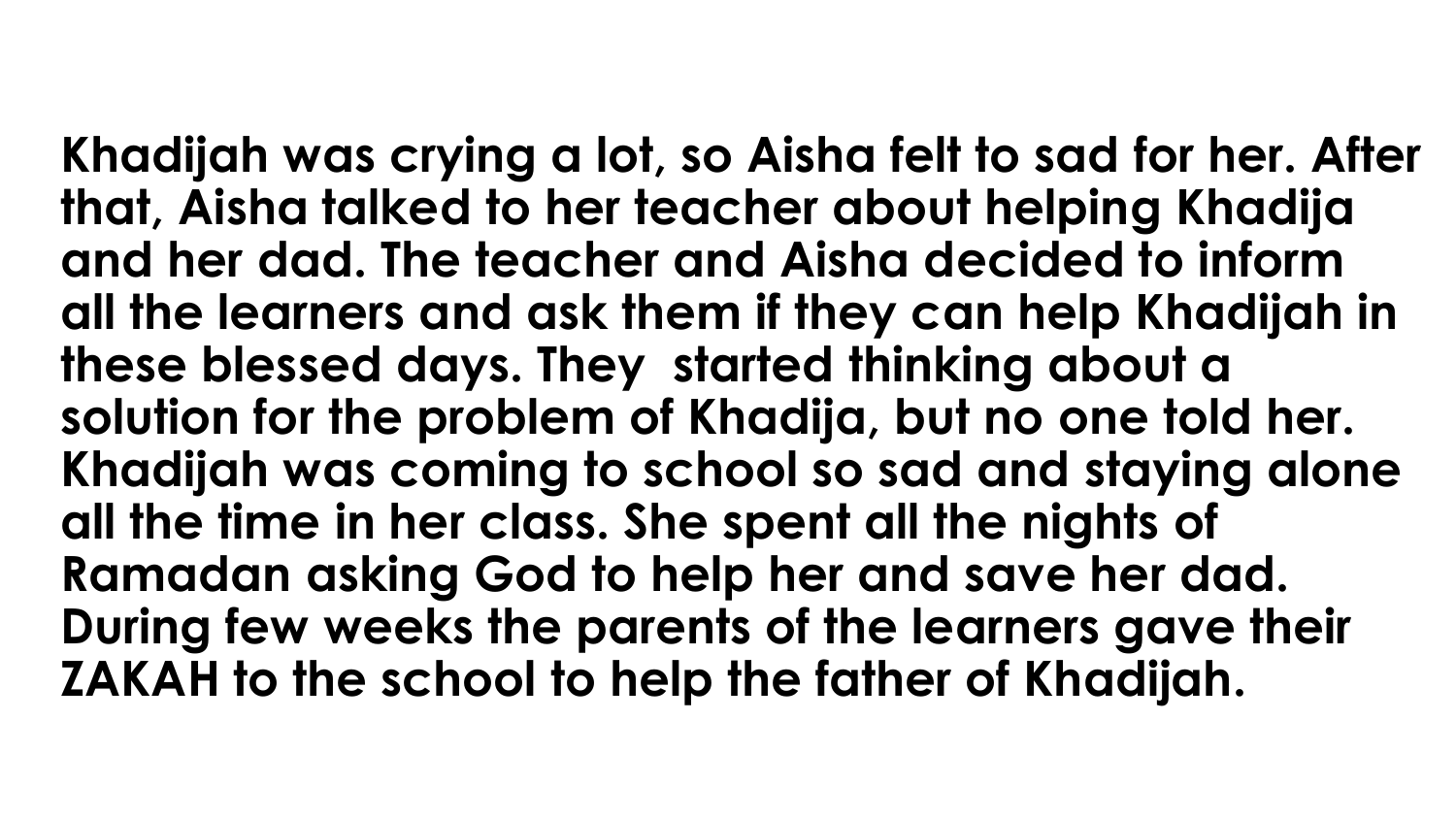

**Meet Khadijah : Khadijah is sad because her father is sick and they don't have enough money to help her da and to pay for the hospital. She is thinking how can she help her dad!**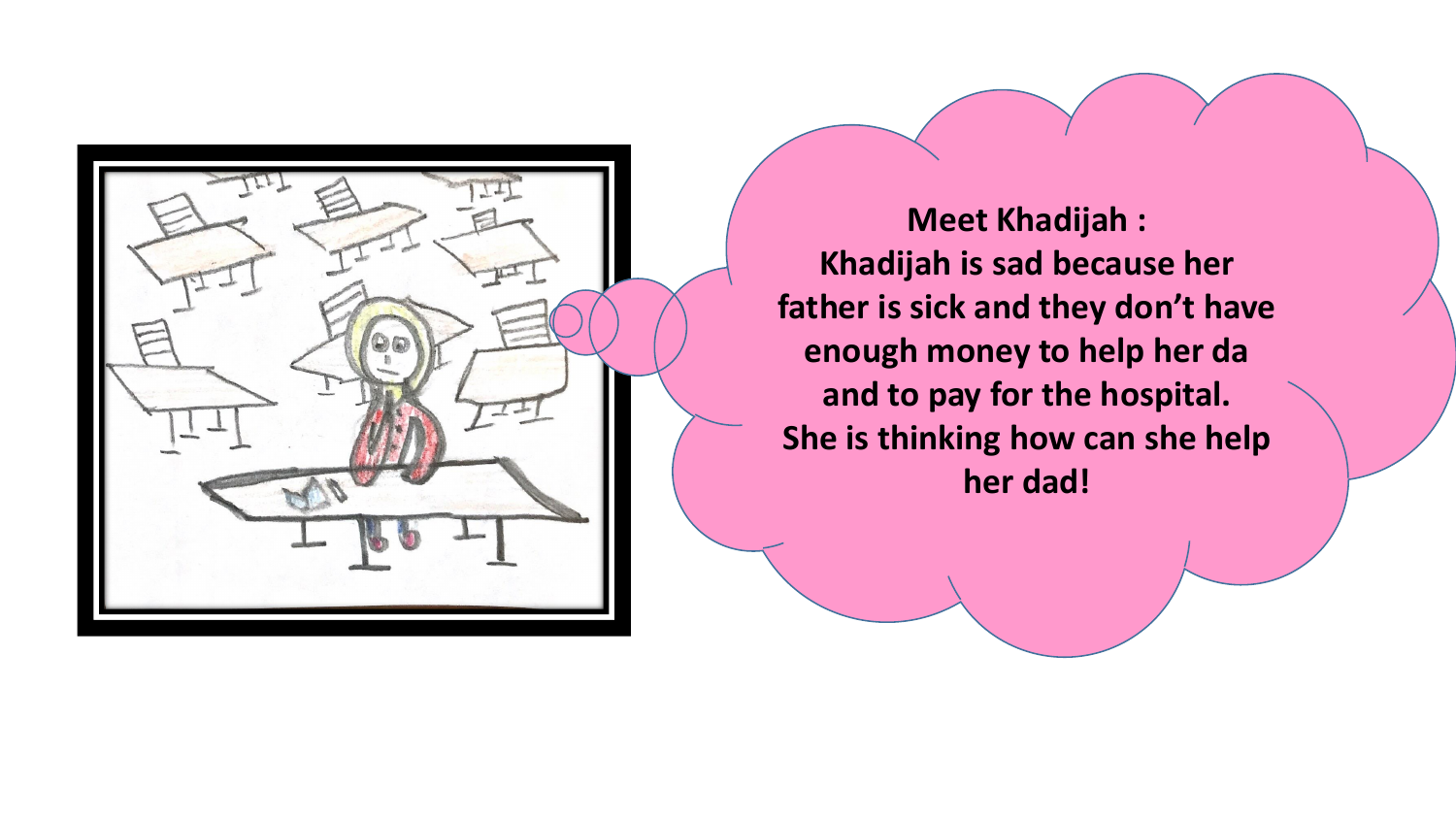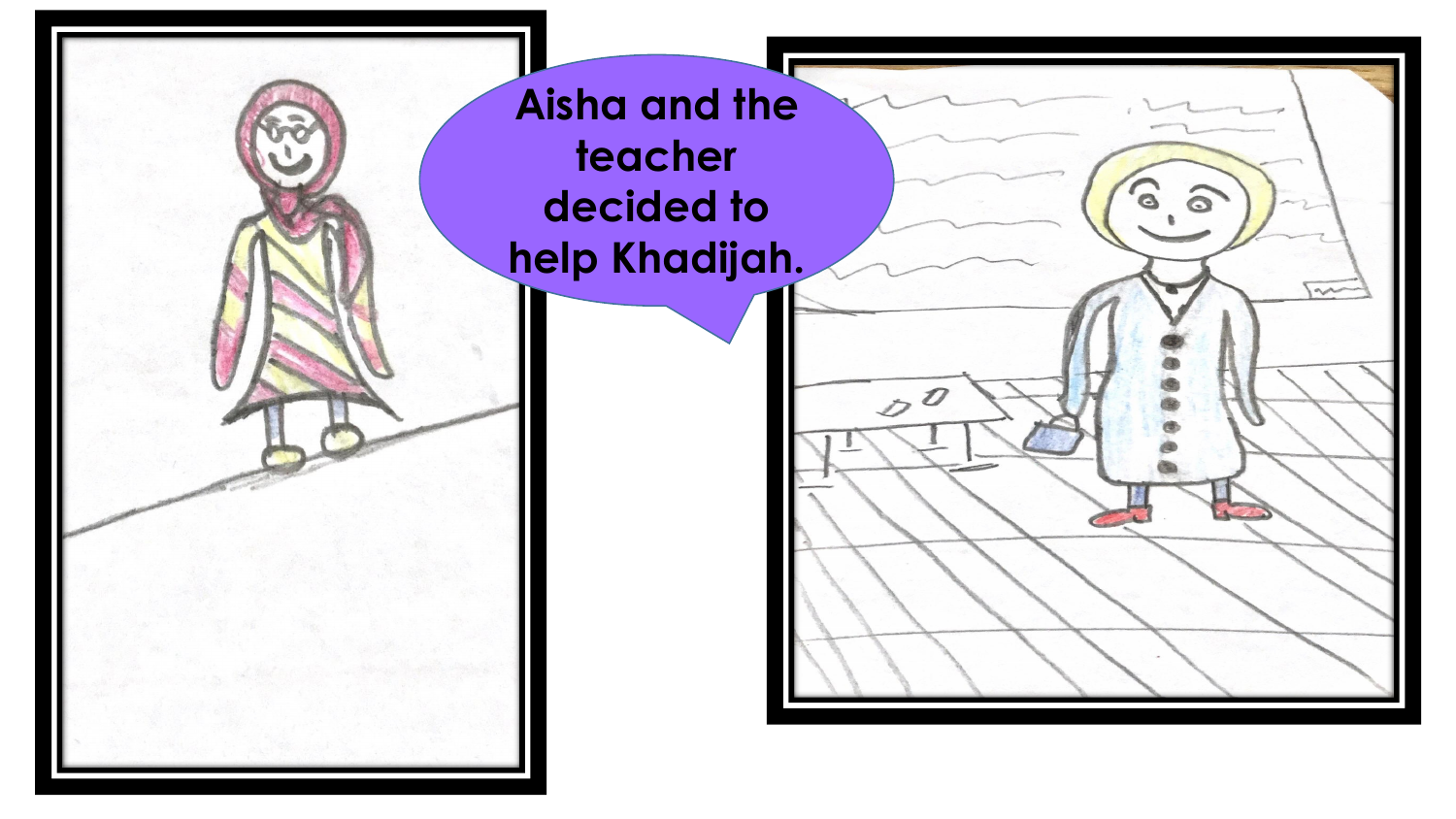